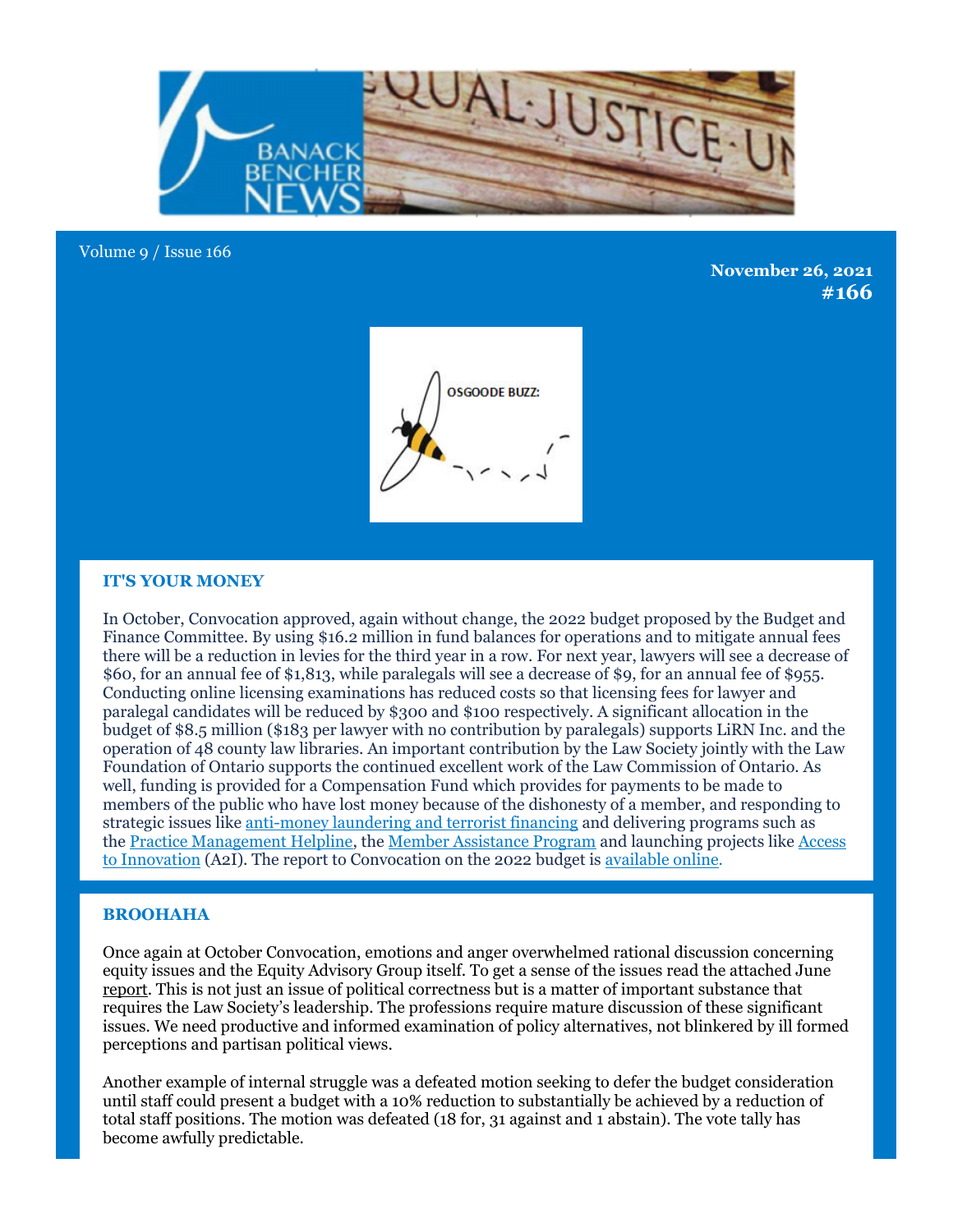The normal level of restrained, respectful and collegial debate sometimes achieved before COVID has changed in meetings conducted on the ZOOM platform. Debate has been debased perhaps because some, speaking from the comfort of their own homes, offices or bedrooms have created an unconstrained belief that anything can be said remotely. Civility is being lost. The Treasurer had to surprisingly intervene to curtail discussion last month. I respectfully ask Benchers to be a positive influence of improvement and change, so they will have proud achievements to highlight to voters in 2023.

# **CONVOCATION COST - A COLLATERAL BENEFIT**

We all eagerly anticipate current COVID restrictions becoming an image in our rear-view mirrors. There has been a significant cost saving for Convocation meeting virtually on the Zoom platform. However, Convocation routinely only sits half-day. Perhaps the COVID savings can be matched by Convocation meeting for full days, less often. It is always open to the Treasurer to convene a Special Convocation for any urgent matters. Convocation next meets, hopefully, in person in February 2022.

## **LAW SOCIETY AWARDS**

The deadline for nominations is December 17, 2021. These are for the Law Society Medal, the Laura Legge Award, the Lincoln Alexander Award. the William J. Simpson Distinguished Paralegal Award, and the J. Shirley Denison Award.

Details can be found at www.lso.on.ca.

#### **CERTIFIED SPECIALISTS**

The Law Society program setting standards of experience and knowledge in identified areas of the law has created exemplary standards of professional practice. The program has a new chair: May Cheng, herself a Certified Specialist since 2005.

## **COMPETENCE**

The Law Society has been asking to hear from the professions about how it is regulating the careerlong competency of its members. However, time is now short. The call for comment on the Competence Task Force Report closes Nov. 30. I urge you to review its work and comment quickly: "Renewing the Law Society's Continuing Competence Framework" A copy of the Competence Task Force's June 2021 request for feedback can be found here. We know now that the original hope that continuing legal education ("CLE") would reduce insurance claims has proven unfounded. Perhaps it is time to expand CLE to focus on other means to measure and enhance competency. The Law Society has to come up with more effective and less costly alternatives to allow the professions to achieve and maintain competence, throughout our careers in our selected areas of practice.

#### **ARTICLING**

Convocation has again renewed the reduced, eight-month minimum articling term for the 2022-2023 licensing cycle. The ongoing term reduction and COVID induced remote articling experience will inevitably force us to recognize that in-office articling may be replaced by experiential training alternatives like Lincoln Alexander's Law Practice Program and the two law schools' Integrated Practice Curriculum. Ongoing efforts to enhance these alternatives are a means of addressing what is genuinely understood to be "an articling crisis" related to the historic concept of mentoring and training by senior lawyers of those aspiring to be called to the Bar. Significant challenges remain due to the shortage of articling placements as well as unpaid or under-paid placements. Convocation has deferred